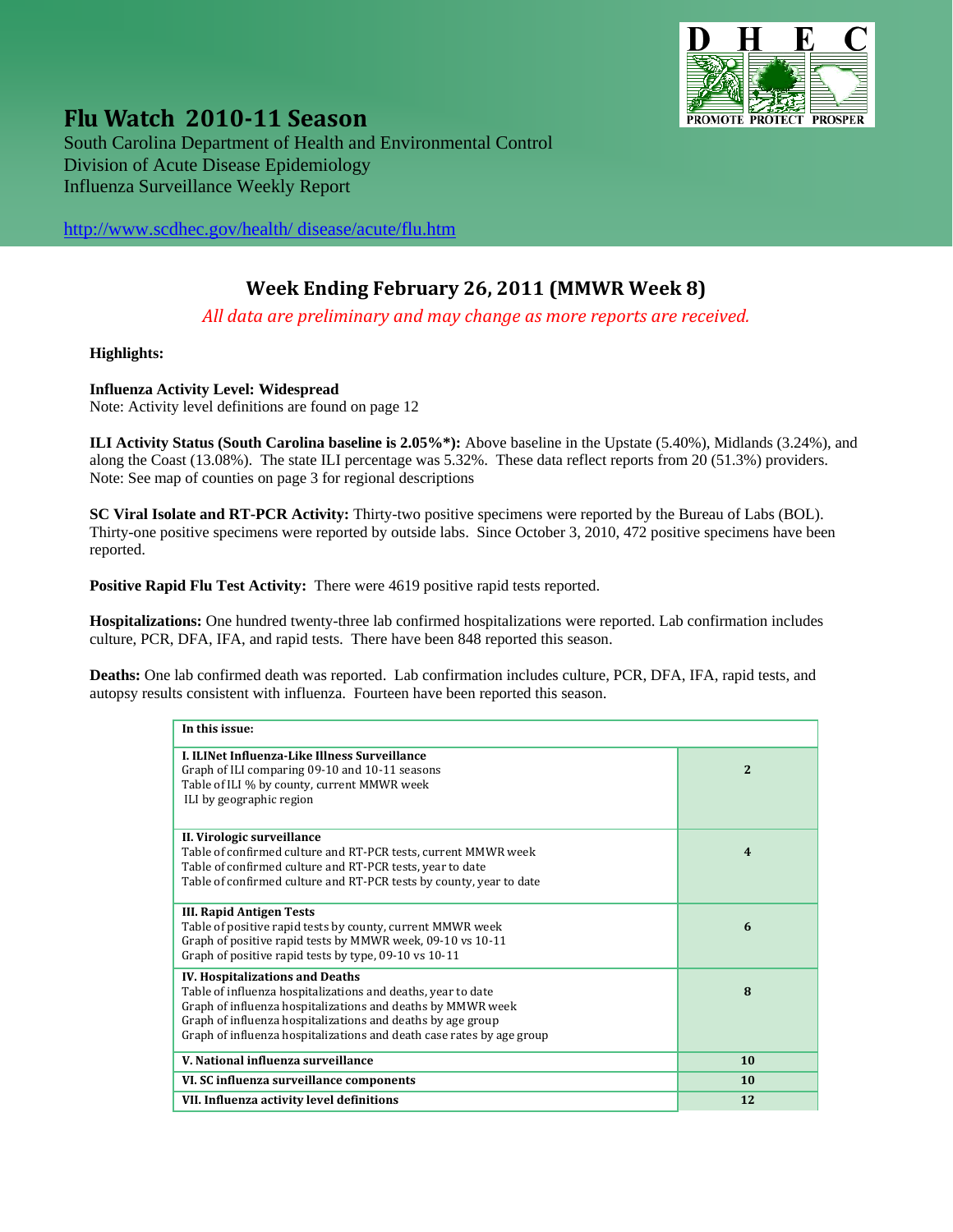## *I. ILINet InfluenzaLike Illness Surveillance*

During MMWR week 8 ending February 26, 2011, 5.32% of patient visits to SC ILINet providers were due to ILI. This is above the state baseline (2.05%). This ILI percentage compares to 1.66% this time last year. Reports were received from providers in 15 counties, representing 7 of the 8 regions.



\*The SC baseline is the mean percentage of patient visits for ILI during non-influenza weeks (weeks when percent of positive lab tests was below 20%) for the previous three seasons plus two standard deviations.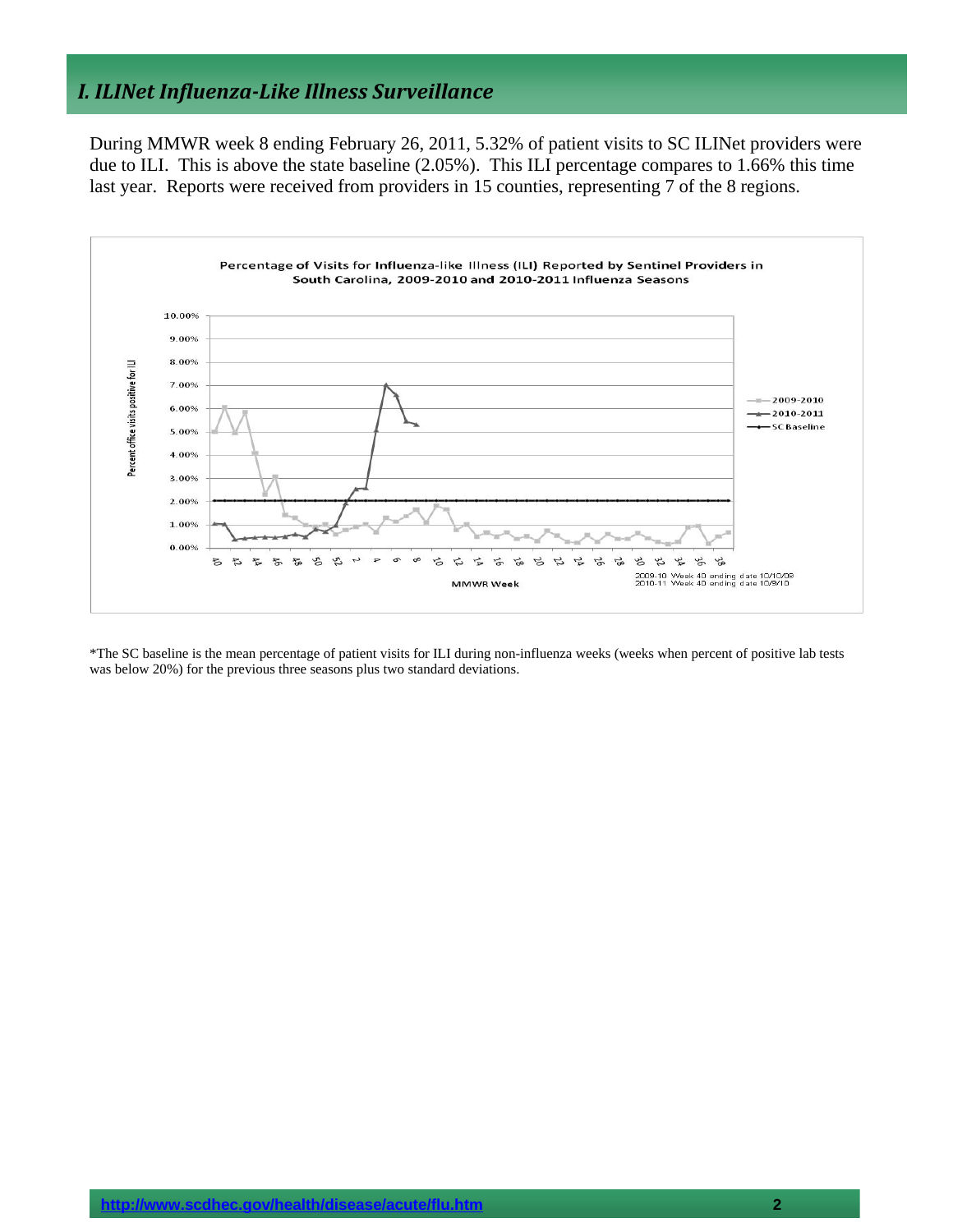| County          | ILI %                                                                                                                                                                                                                                                                                                                                                                                        | <b>County</b> | ILI %     |
|-----------------|----------------------------------------------------------------------------------------------------------------------------------------------------------------------------------------------------------------------------------------------------------------------------------------------------------------------------------------------------------------------------------------------|---------------|-----------|
| Abbeville       | $-$                                                                                                                                                                                                                                                                                                                                                                                          | Greenwood     | <b>NR</b> |
| Aiken           | 2.52%                                                                                                                                                                                                                                                                                                                                                                                        | Hampton       | <b>NR</b> |
| Allendale       | $-$                                                                                                                                                                                                                                                                                                                                                                                          | Horry         | <b>NR</b> |
| Anderson        | 7.25%                                                                                                                                                                                                                                                                                                                                                                                        | Jasper        | <b>NR</b> |
| Bamberg         | ---                                                                                                                                                                                                                                                                                                                                                                                          | Kershaw       | 1.39%     |
| Barnwell        | ---                                                                                                                                                                                                                                                                                                                                                                                          | Lancaster     | ---       |
| <b>Beaufort</b> | NR                                                                                                                                                                                                                                                                                                                                                                                           | Laurens       | <b>NR</b> |
| Berkeley        | 24.32%                                                                                                                                                                                                                                                                                                                                                                                       | Lee           | ---       |
| Calhoun         | ---                                                                                                                                                                                                                                                                                                                                                                                          | Lexington     | 3.73%     |
| Charleston      | <b>NR</b>                                                                                                                                                                                                                                                                                                                                                                                    | Marion        |           |
| Cherokee        | ---                                                                                                                                                                                                                                                                                                                                                                                          | Marlboro      | ---       |
| Chester         | ---                                                                                                                                                                                                                                                                                                                                                                                          | McCormick     | 1.40%     |
| Chesterfield    | ---                                                                                                                                                                                                                                                                                                                                                                                          | Newberry      |           |
| Clarendon       | ---                                                                                                                                                                                                                                                                                                                                                                                          | Oconee        |           |
| Colleton        | ---                                                                                                                                                                                                                                                                                                                                                                                          | Orangeburg    | ---       |
| Darlington      | ---                                                                                                                                                                                                                                                                                                                                                                                          | Pickens       | 7.14%     |
| Dillon          | <b>NR</b>                                                                                                                                                                                                                                                                                                                                                                                    | Richland      | 2.66%     |
| Dorchester      | $\rm NR$                                                                                                                                                                                                                                                                                                                                                                                     | Saluda        | $0\%$     |
| Edgefield       | $\frac{1}{2} \frac{1}{2} \frac{1}{2} \frac{1}{2} \frac{1}{2} \frac{1}{2} \frac{1}{2} \frac{1}{2} \frac{1}{2} \frac{1}{2} \frac{1}{2} \frac{1}{2} \frac{1}{2} \frac{1}{2} \frac{1}{2} \frac{1}{2} \frac{1}{2} \frac{1}{2} \frac{1}{2} \frac{1}{2} \frac{1}{2} \frac{1}{2} \frac{1}{2} \frac{1}{2} \frac{1}{2} \frac{1}{2} \frac{1}{2} \frac{1}{2} \frac{1}{2} \frac{1}{2} \frac{1}{2} \frac{$ | Spartanburg   | 1.68%     |
| Fairfield       | 11.47%                                                                                                                                                                                                                                                                                                                                                                                       | Sumter        | NR        |
| Florence        | 6.05%                                                                                                                                                                                                                                                                                                                                                                                        | Union         |           |
| Georgetown      | 1.71%                                                                                                                                                                                                                                                                                                                                                                                        | Williamsburg  |           |
| Greenville      | 7.72%                                                                                                                                                                                                                                                                                                                                                                                        | York          | 6.05%     |

### Reported Influenza-Like Illness by Sentinel Providers February 20, 2011-February 26, 2011

NR: No reports received

---: No enrolled providers



| <b>Geographic Region</b> | ILI % | # of<br><b>Reporters</b> |
|--------------------------|-------|--------------------------|
| Upstate-Regions 1 -2     | 5.40  | 10                       |
| Midlands-Regions 3-5     | 3.24  |                          |
| Coastal-Regions 6-8      | 13.08 |                          |

\*County ILI percentages may be affected by the number of reporting providers within that county.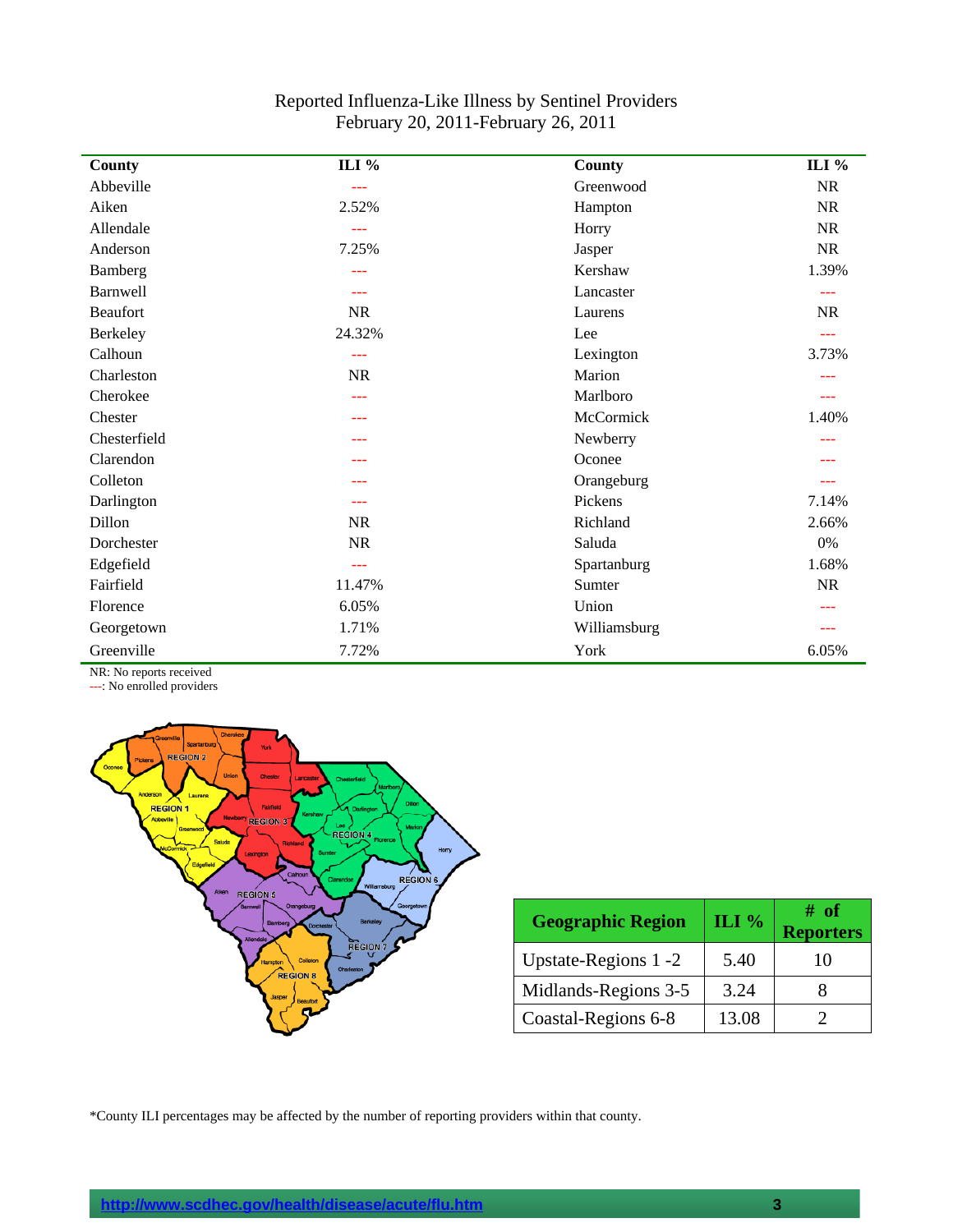## *II. Virologic Surveillance*

During the past MMWR week (2/20-2/26), Thirty-two positive specimens were reported by the BOL. Thirty-one positive specimens were reported by outside labs. An additional 40 positive specimens were reported for previous MMWR weeks. So far this season, 472 positive specimens have been reported.

| Positive confirmatory influenza test results*<br><b>Current MMWR Week (2/20-2/26/11)</b> |            |                               |  |  |
|------------------------------------------------------------------------------------------|------------|-------------------------------|--|--|
|                                                                                          | <b>BOL</b> | <b>Other clinical</b><br>labs |  |  |
| Number of specimens tested                                                               | 61         |                               |  |  |
| Number of positive specimens                                                             | 32         | 31                            |  |  |
| Positive specimens by type/subtype                                                       |            |                               |  |  |
| A(H1)                                                                                    |            |                               |  |  |
| A(H3)                                                                                    | 15         | 6                             |  |  |
| A (unsubtyped)                                                                           |            | 10                            |  |  |
| A (2009 H1N1)                                                                            | 5          | 8                             |  |  |
| <b>Influenza B</b>                                                                       | 11         | 7                             |  |  |
| <b>Other</b>                                                                             |            |                               |  |  |
| *Culture and/or RT-PCR                                                                   |            |                               |  |  |

| Positive confirmatory influenza test results*<br><b>Cumulative (10/3/10-2/26/11)</b> |                             |                               |  |  |
|--------------------------------------------------------------------------------------|-----------------------------|-------------------------------|--|--|
|                                                                                      | <b>BOL</b>                  | <b>Other</b><br>clinical labs |  |  |
| Number of specimens tested                                                           | 552                         |                               |  |  |
| Number of positive specimens                                                         | 188                         |                               |  |  |
| Positive specimens by type/subtype                                                   |                             |                               |  |  |
| Influenza A                                                                          |                             |                               |  |  |
| A(H1)                                                                                | 1                           | 1                             |  |  |
| A(H3)                                                                                | 108                         | 36                            |  |  |
| A (unsubtyped)                                                                       | $\mathcal{D}_{\mathcal{L}}$ | 61                            |  |  |
| A (2009 H1N1)                                                                        | 76                          | 35                            |  |  |
| <b>Influenza B</b>                                                                   | 96                          | 55                            |  |  |
| Unk                                                                                  |                             |                               |  |  |
| Other                                                                                | 1                           |                               |  |  |
| <i>*</i> Culture and/or RT-PCR                                                       |                             |                               |  |  |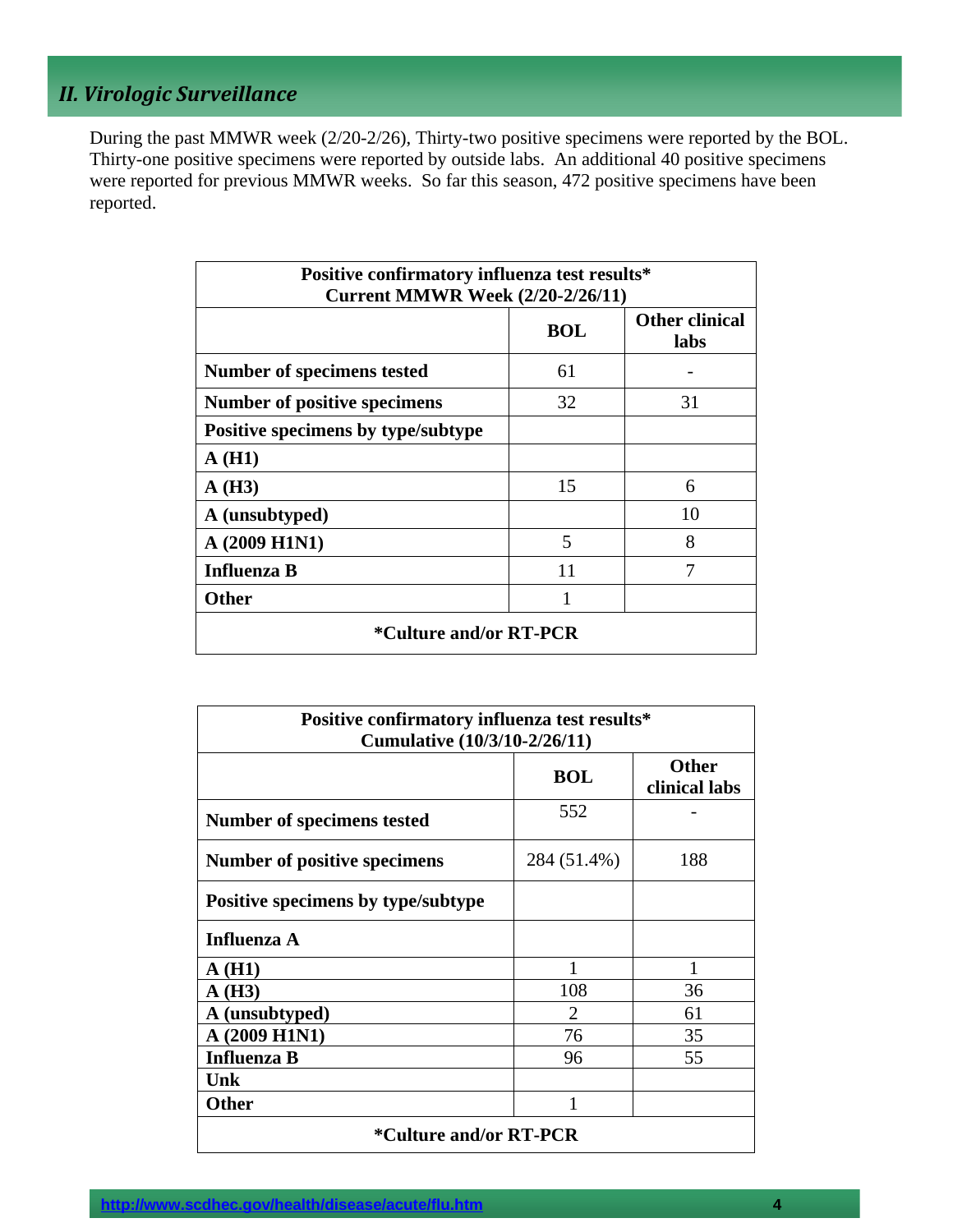| County          | <b>Total</b>   | County       | <b>Total</b>   |
|-----------------|----------------|--------------|----------------|
| Abbeville       | $\overline{c}$ | Hampton      | 3              |
| Aiken           | $\overline{7}$ | Horry        | 8              |
| Allendale       |                | Jasper       |                |
| Anderson        | 7              | Kershaw      | 3              |
| Bamberg         | 8              | Lancaster    | $\overline{2}$ |
| Barnwell        | 3              | Laurens      | 11             |
| <b>Beaufort</b> | 32             | Lee          | $\overline{4}$ |
| Berkeley        | 13             | Lexington    | 3              |
| Calhoun         |                | Marion       |                |
| Charleston      | 61             | Marlboro     | $\overline{2}$ |
| Cherokee        | 1              | McCormick    | 4              |
| Chester         | $\overline{2}$ | Newberry     | 1              |
| Chesterfield    | 5              | Oconee       | 4              |
| Clarendon       | 8              | Orangeburg   | $\overline{2}$ |
| Colleton        | $\overline{2}$ | Pickens      | $\overline{2}$ |
| Darlington      | 13             | Richland     | 42             |
| Dillon          | 5              | Saluda       |                |
| Dorchester      | 13             | Spartanburg  | 15             |
| Edgefield       |                | Sumter       | 54             |
| Fairfield       |                | Union        |                |
| Florence        | 6              | Williamsburg | $\mathbf{1}$   |
| Georgetown      | 3              | York         | 36             |
| Greenville      | $\overline{7}$ | Unknown      | 57             |
| Greenwood       | 16             | Other        | 3              |

#### Positive Cultures and PCRs by County (2010-11)\* October 3, 2010-February 26, 2011

\*These data are provisional.

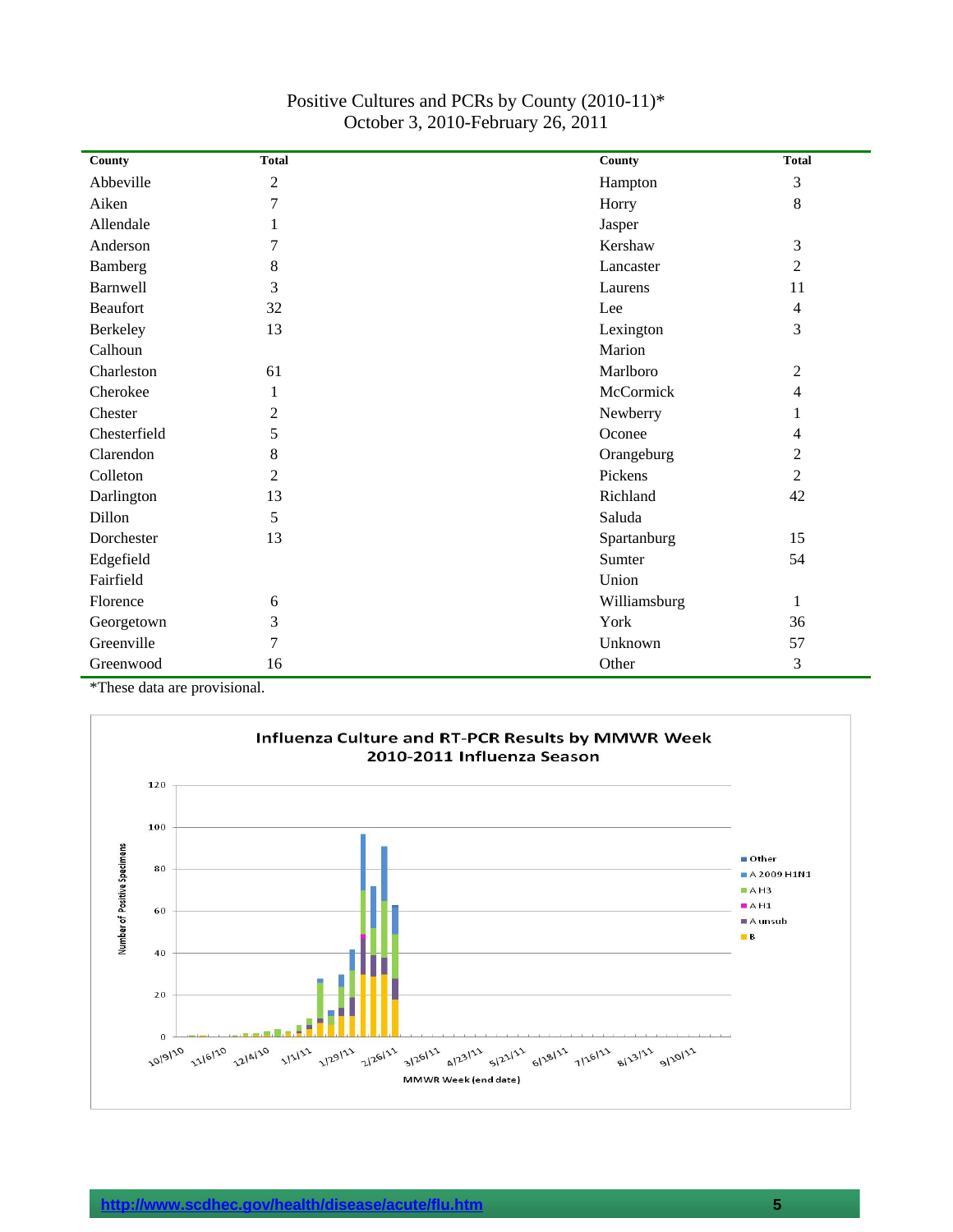## *III. Positive Rapid Antigen Tests*

There were 4619 positive rapid antigen tests reported for the week ending February 26, 2011. Of these, 2810 were influenza A, 295 were influenza A/B and 1509 were influenza B. There were 5 with unknown type. Since the beginning of the season, 38,390 positive rapid tests have been reported. This compares to 20,621 this time last year.

| County          | <b>Positive Tests</b> | County       | <b>Positive Tests</b> |
|-----------------|-----------------------|--------------|-----------------------|
| Abbeville       | 22                    | Greenwood    | 75                    |
| Aiken           | 62                    | Hampton      |                       |
| Allendale       | 5                     | Horry        | 342                   |
| Anderson        | 215                   | Jasper       | 3                     |
| Bamberg         | 4                     | Kershaw      | 79                    |
| <b>Barnwell</b> | 9                     | Lancaster    | 84                    |
| <b>Beaufort</b> | 59                    | Laurens      | 21                    |
| <b>Berkeley</b> | 54                    | Lee          | 10                    |
| Calhoun         |                       | Lexington    | 193                   |
| Charleston      | 307                   | Marion       | 42                    |
| Cherokee        | 39                    | Marlboro     |                       |
| Chester         | 21                    | McCormick    |                       |
| Chesterfield    | 10                    | Newberry     | 6                     |
| Clarendon       | 14                    | Oconee       | 88                    |
| Colleton        | 14                    | Orangeburg   | 132                   |
| Darlington      | 153                   | Pickens      | 54                    |
| Dillon          |                       | Richland     | 596                   |
| Dorchester      | 111                   | Saluda       |                       |
| Edgefield       | 19                    | Spartanburg  | 220                   |
| Fairfield       | 11                    | Sumter       | 136                   |
| Florence        | 203                   | Union        | 24                    |
| Georgetown      | 176                   | Williamsburg | 32                    |
| Greenville      | 694                   | York         | 280                   |

Positive Rapid Flu Tests by County February 20, 2011 – February 26, 2011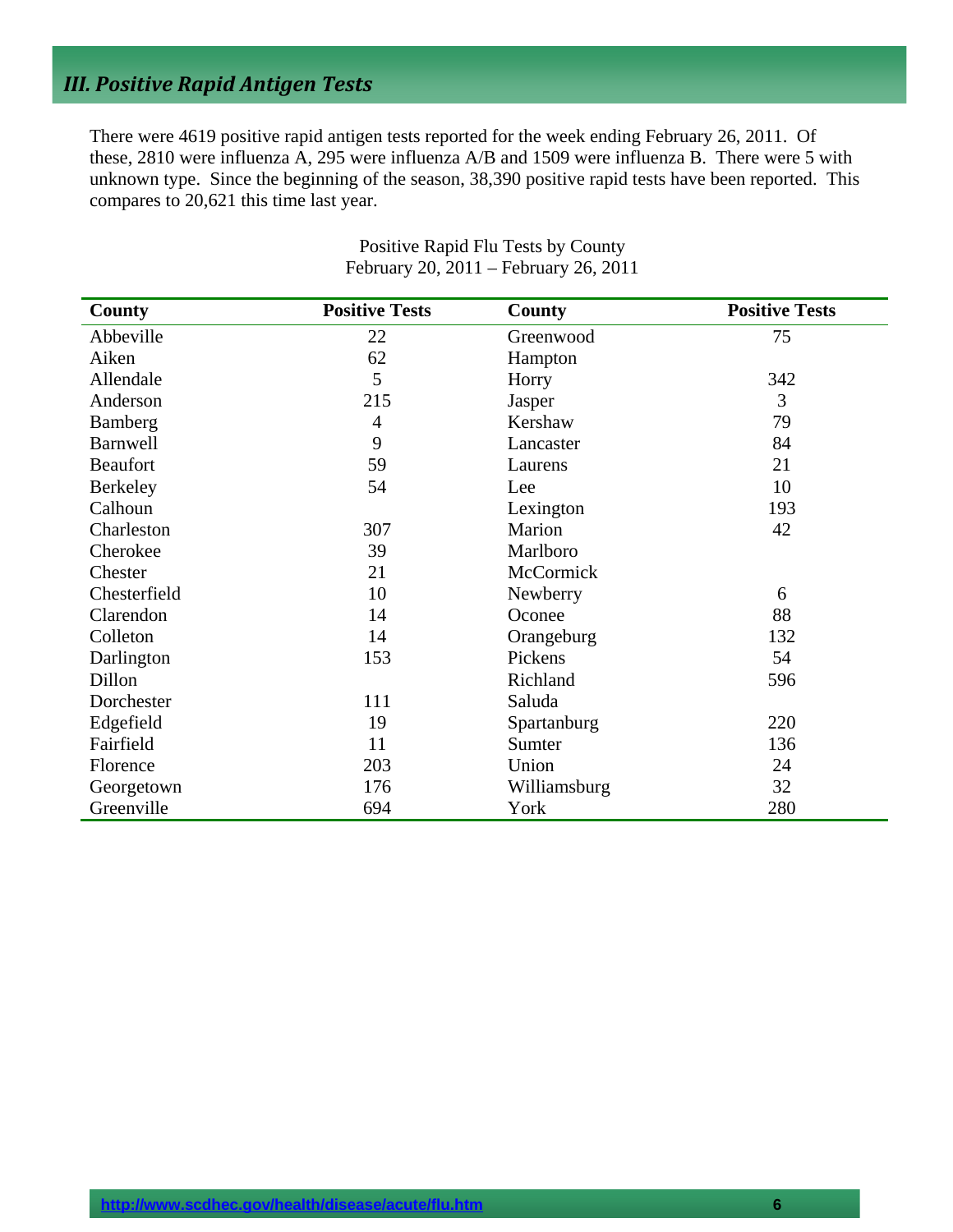

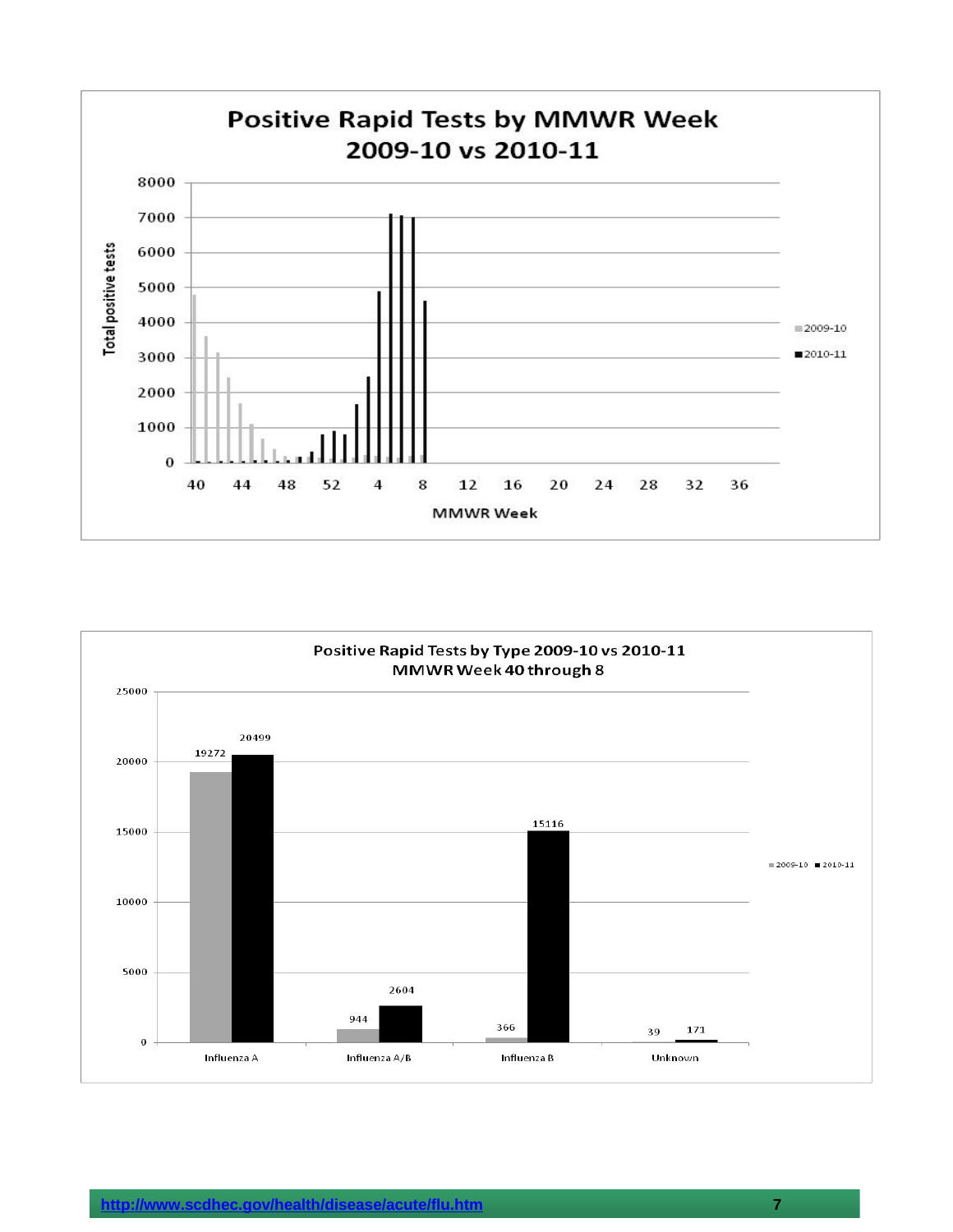## *IV. Influenza hospitalizations and deaths*

One hundred twenty-three\* lab confirmed influenza hospitalizations were reported for the past week. One lab confirmed death was reported.

|                                                        | Total number*                  |                               |  |
|--------------------------------------------------------|--------------------------------|-------------------------------|--|
| <b>Number of Hospitals Reporting</b><br>(current week) | 52                             |                               |  |
|                                                        | Previous MMWR $(2/20-2/26/11)$ | Cumulative (since $10/3/10$ ) |  |
| <b>Hospitalizations</b>                                | 123                            | 848                           |  |
| <b>Deaths</b>                                          |                                | 15                            |  |

**\*These data are provisional. Lab confirmation for hospitalizations and deaths includes culture, PCR, DFA, IFA, and rapid test.**

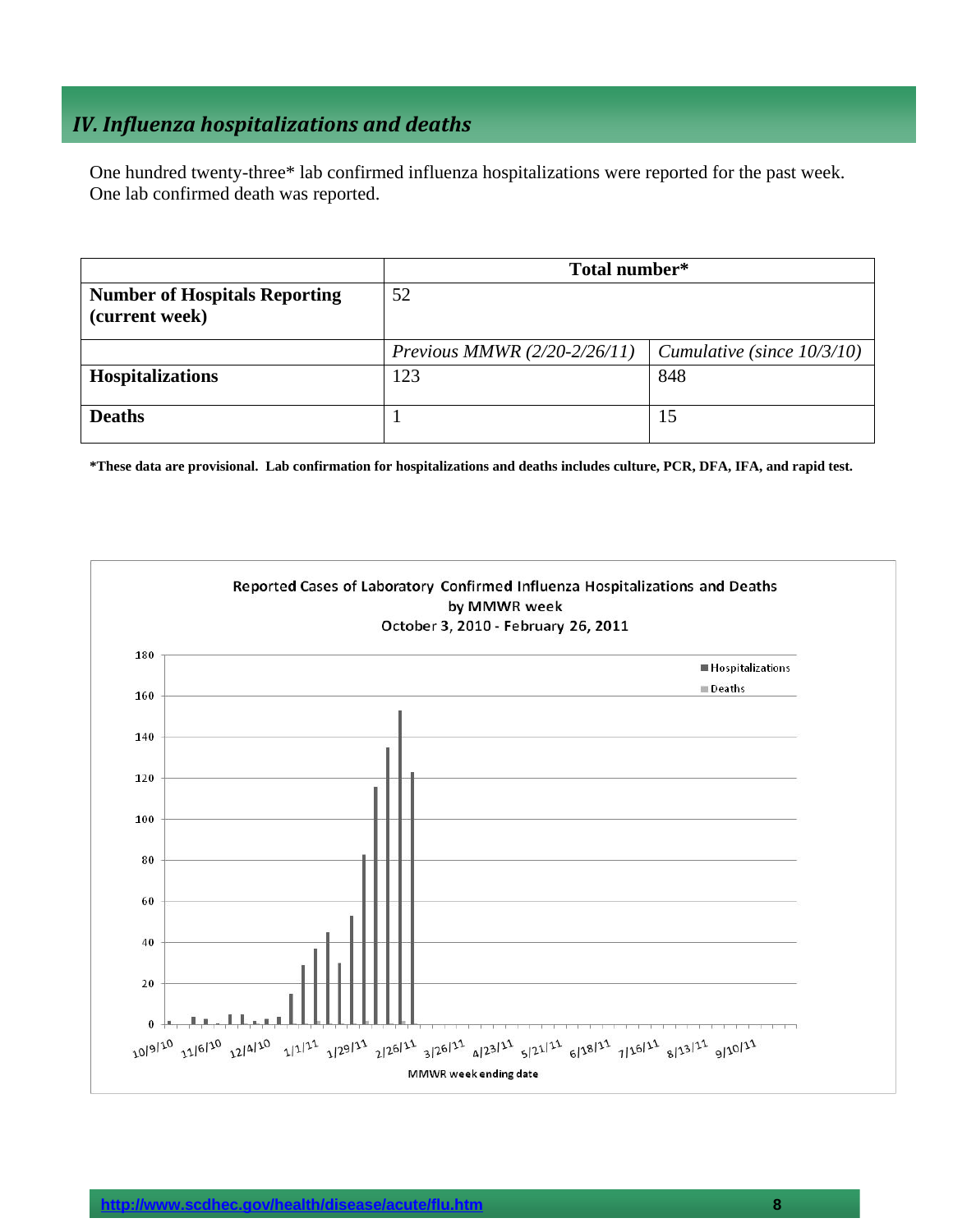

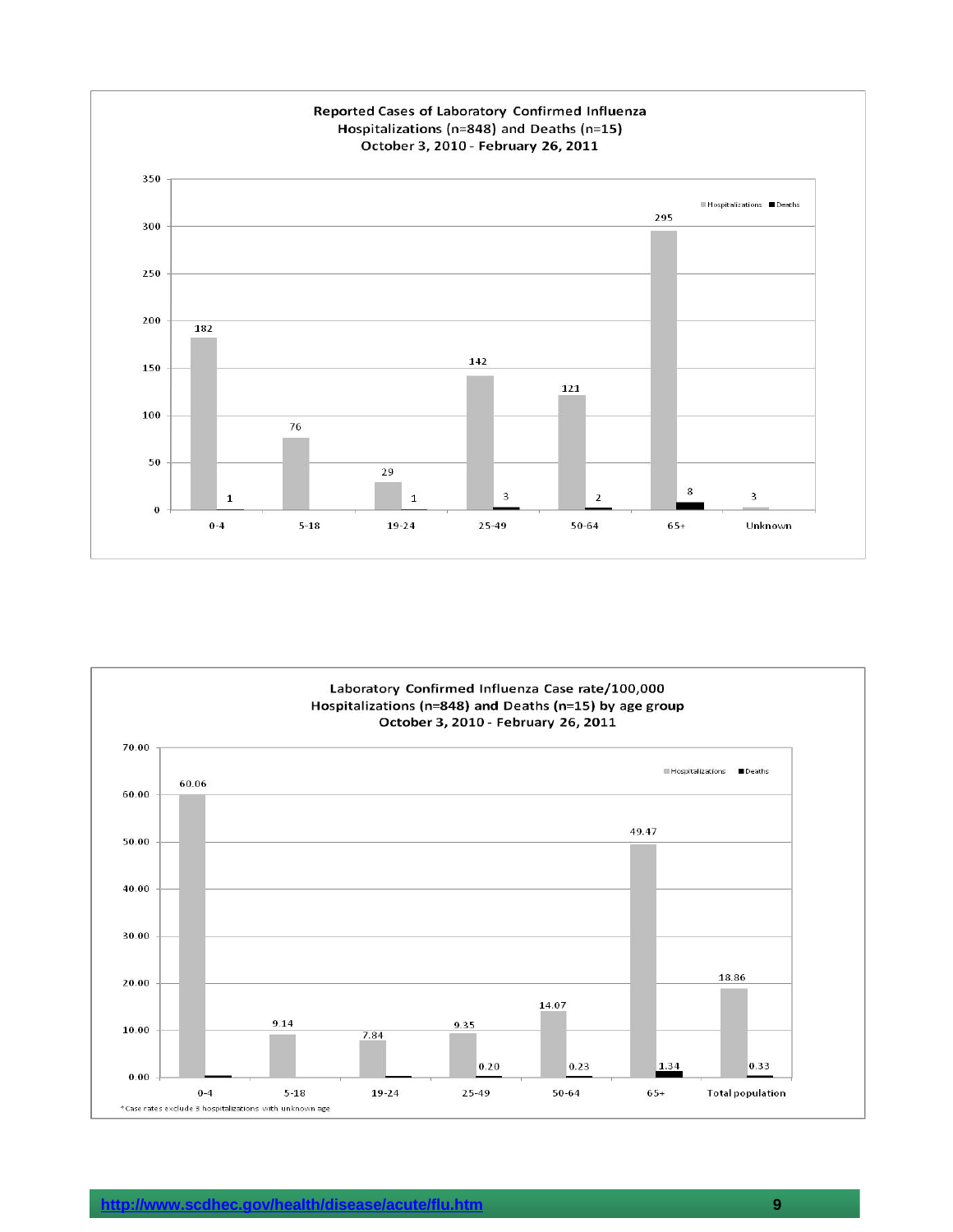During the week of **February 13-February 19**, 2,866 (31.3%) specimens tested by WHO and NREVSS labs were positive for influenza. The proportion of deaths attributed to pneumonia and influenza (P&I) was above the epidemic threshold for the fourth consecutive week. Six influenzaassociated pediatric deaths were reported bringing to season total to 41. Three of these deaths were associated with an influenza B virus, one was associated with an influenza A (H3) virus, one was associated with a 2009 influenza A (H1N1) virus, and one was associated with an influenza A virus for which the subtype was not determined.

The proportion of outpatient visits for influenza-like illness (ILI) was 4.9%, which is above the national baseline of 2.5%. All 10 regions reported ILI above region-specific baseline levels. Twentyone states experienced high ILI activity; six states experienced moderate ILI activity; New York City and 16 states experienced low ILI activity; seven states experienced minimal ILI activity, and the District of Columbia had insufficient data. The geographic spread of influenza in 44 states was reported as widespread; four states reported regional influenza activity; the District of Columbia reported local influenza activity; Puerto Rico, the U.S. Virgin Islands, and two states reported sporadic influenza activity, and Guam reported no influenza activity.

For more information, please visit http://www.cdc.gov/flu/weekly/.

## *VI. South Carolina Influenza Surveillance Components*

#### **What does influenza surveillance in South Carolina consist of?**

South Carolina influenza surveillance consists of mandatory and voluntary reporting systems for yearround influenza surveillance. These networks provide information on influenza virus strain and subtype and influenza disease burden.

#### *Mandatory reporting:*

#### Positive confirmatory test reporting

Positive influenza culture, PCR, DFA, and IFA results from commercial laboratories should be reported to DHEC within 7 days electronically via CHESS or using a DHEC 1129 card.

#### Positive rapid antigen test reporting

*Summary numbers* of positive rapid influenza tests and influenza type identified should be sent to the regional health department by fax or email before noon on Monday for the preceding week.

#### Influenza death reporting

Lab confirmed influenza deaths in adults should be reported to DHEC within 7 days. Lab confirmed influenza deaths in children under age 18 should be reported within 24 hours. These include results from viral culture, PCR, rapid flu tests, DFA, IFA or autopsy results consistent with influenza. Hospitals should report deaths to their regional health department by noon on Monday for the preceding week.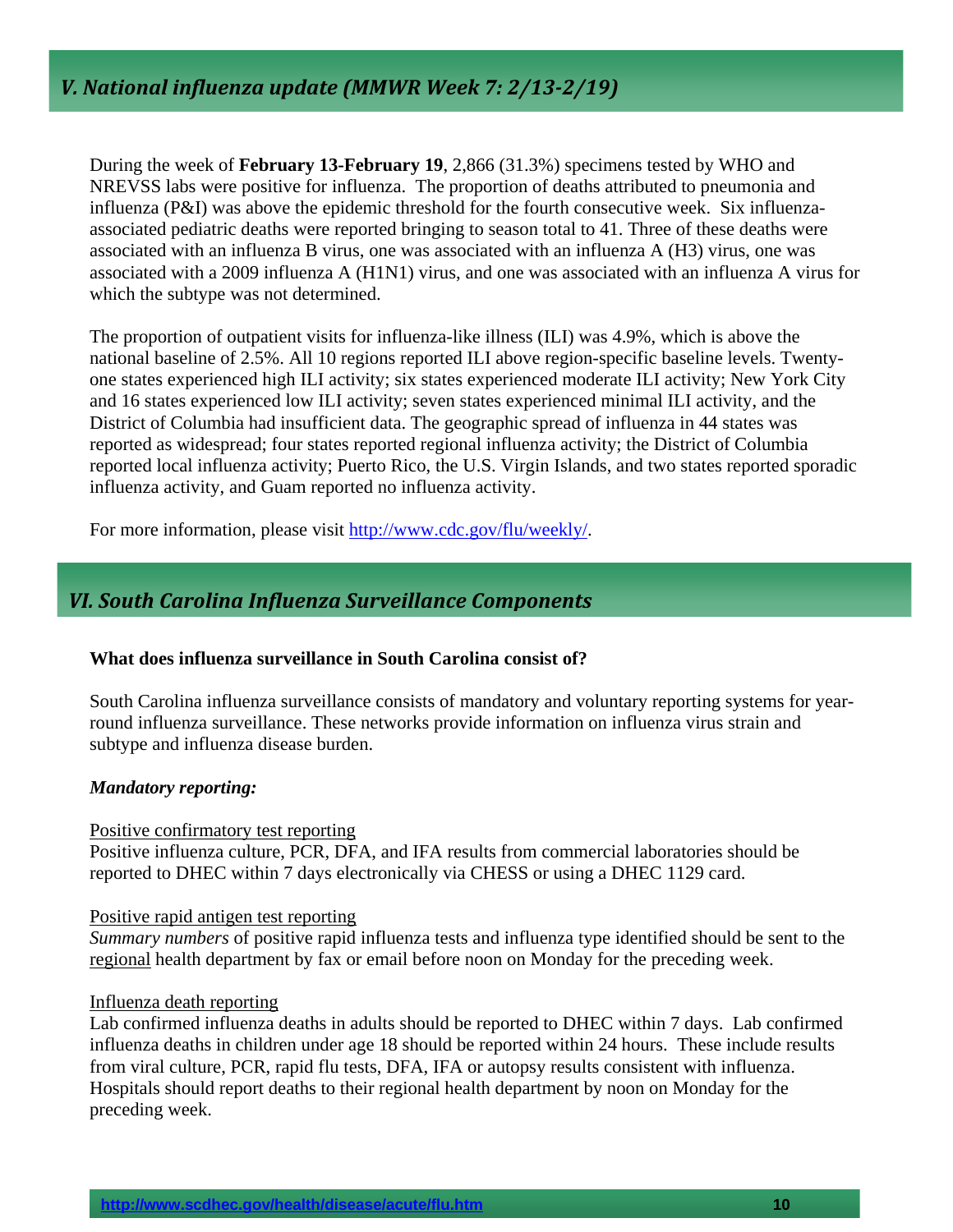#### Influenza hospitalizations

DHEC requires weekly submission of laboratory confirmed influenza hospitalizations. Hospitals should report these to their regional health department by noon on Monday for the preceding week.

#### *Voluntary networks:*

#### Laboratory Viral Isolate Network

Viral isolate surveillance is essential for identifying circulating influenza strain subtype information, and the identification of new strains that may need to be included in the next year's influenza vaccine. Participating providers receive culture media, packaging, processing and shipping labels in order to submit a subset of specimens to the Bureau of Labs (BOL).

#### Influenza-Like Illness (ILINet) Sentinel Providers Network

ILINet focuses on the number of patients presenting with influenza-like symptoms in the absence of another known cause. ILI is defined as fever (temperature of >100°F) plus a cough and/or a sore throat in the absence of another known cause. Providers submit weekly reports to the CDC of the total number of patients seen in a week and the subset number of those patients with ILI symptoms by age group.

For additional information about ILINet or to become an ILINet provider, contact the Acute Disease Epidemiology influenza surveillance coordinator at **springcb@dhec.sc.gov**.

#### South Carolina Aberration Alerting Network (SCAAN)

SCAAN is a collaborative network of syndromic surveillance systems within South Carolina. Currently our network contains the following data sources: SC Hospital Emergency Department (ED) chief-complaint data, Poison Control Center call data, Over-the-Counter (OTC) pharmaceutical sales surveillance, and CDC's BioSense Biosurveillance system. The hospital ED syndromic surveillance system classifies ED chief complaint data into appropriate syndrome categories (ex: Respiratory, GI, Fever, etc.). These syndrome categories are then analyzed using the cumulative sum (CUSUM) methodology to detect any significant increases. Syndromic reports are distributed back to the hospital on a daily basis.

To join the SCAAN system or for more information, please contact: Himal Dhotre at 803-898-1588 or **dhotrehc@dhec.sc.gov**.